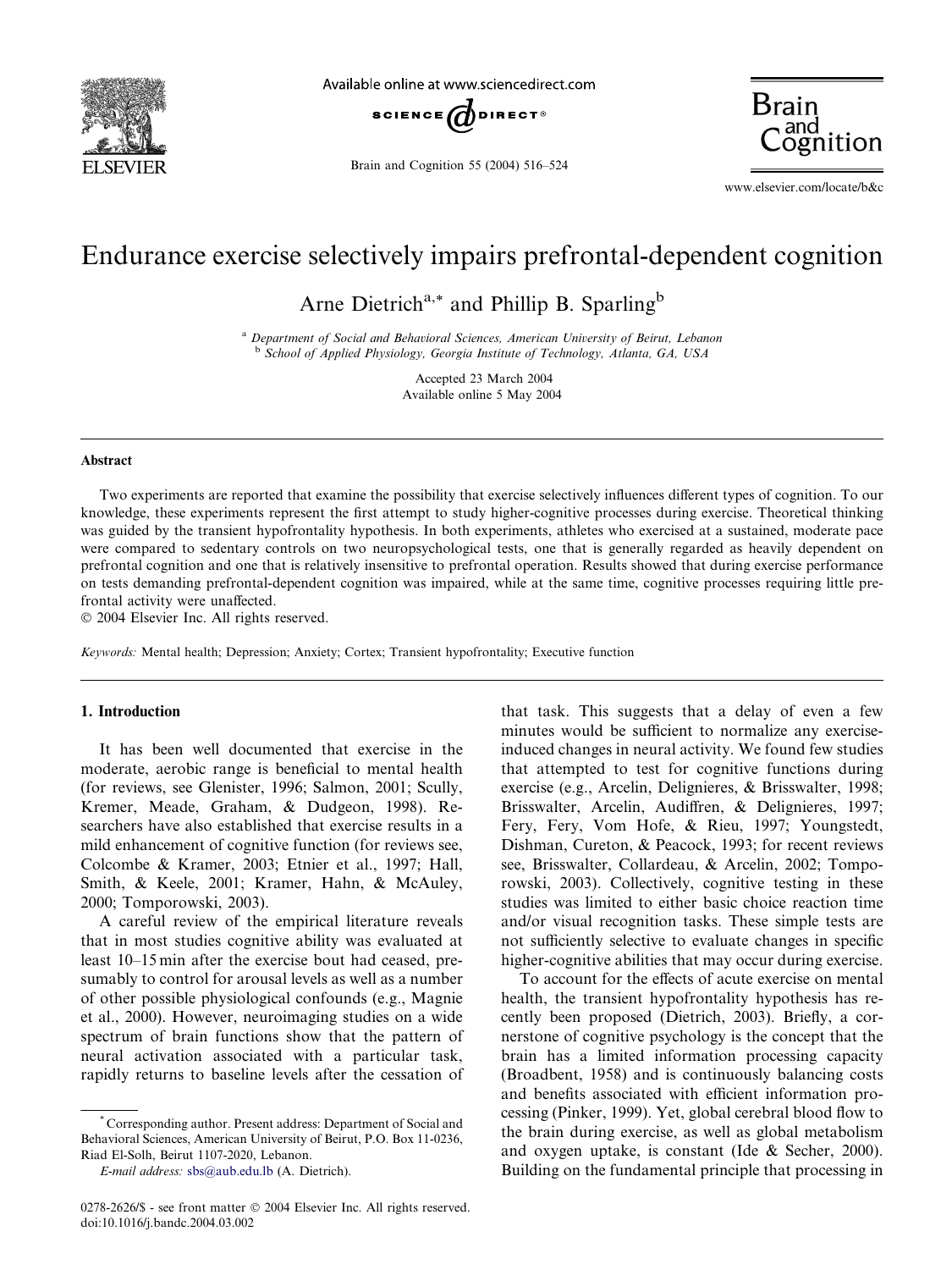the brain is competitive (Miller & Cohen, 2001) coupled with the fact that there are no additional metabolic resources available during exercise (Ide & Secher, 2000), the massive and sustained activation of motor and sensory systems during exercise (Vissing, Anderson, & Diemer, 1996) must come at the expense of activity in other neural structures. The transient hypofrontality hypothesis suggests that this results in the temporary inhibition of brain regions that are not essential to performing the exercise, such as areas of the frontal lobe involved in higher-cognitive functions.

Despite considerable physiological evidence in favor of the hypothesis (see Dietrich, 2003), it is not clear how these data correlate with psychological function, particularly cognitive processes supported by the prefrontal cortex such as working memory, sustained and directed attention, response inhibition, and temporal integration. To our knowledge, the present study is the first attempt to examine changes in higher-cognitive functions during an actual exercise bout and thus provide a more direct test of the transient hypofrontality hypothesis. If the hypothesis is correct, an individual's ability to perform tasks that are known to heavily recruit prefrontal circuits should be selectively impaired during endurance exercise. It is common practice in cognitive and clinical neuroscience to use neuropsychological testing to determine functional deficits and link them to specific brain regions. It has been known for many decades that people with prefrontal lesions perform normally on a wide variety of tasks such as conventional intelligence (e.g., Hebb, 1939), memory, perceptual, and verbal tasks. Neuroimaging studies have confirmed that such tasks make minimal demands on prefrontal areas. Using putative neuropsychological tests, it was predicted that endurance exercise produces an impairment selective for prefrontal-dependent cognition as measured by the Wisconsin Card Sorting Task or the Paced Auditory Serial Addition Task while, at the same time, produces no significant decline in cognitive processes that do not make heavy demands on prefrontal activation as measured by the Brief Kaufman Intelligence Test or the Peabody Picture Vocabulary Test.

In Experiment 1, we used two exercise modes, running and cycling, and two well-established neurocognitive tests that are widely used to assess specific functional impairment. The Wisconsin Card Sorting Task (WCST; Heaton, Chelune, Talley, Kay, & Curtis, 1993) is commonly regarded as sensitive to prefrontal impairment (Robinson, Heaton, Lehmen, & Stilson, 1980). Successful performance requires strategic planning, cognitive shifting, and working memory ability (Lezak, 1983). The Brief Kaufman Intelligence Test (K-BIT; Kaufman & Kaufman, 1990) was primarily selected because it is a well-normed and reliable measure of general intelligence with a short administration time.

It was also selected because it is a highly demanding task that, if no impairment were to be found, would argue against a general fatigue explanation as well as add to the already existing literature showing that acute exercise is not simply associated with a general decline of cognitive ability (Brisswalter et al., 2002). Although it could be argued that some of the items of the fluid intelligence component of the K-BIT contain a prefrontal component, there is no evidence that the test is sensitive to mild prefrontal impairment (Kaufman & Kaufman, 1990). Exercise duration (50 min) and intensity (70–80% of maximum heart rate) were determined based on literature using ''steady-state aerobic exercise'' protocols (see Tomporowski, 2003, p. 302).

## 2. Experiment 1

## 2.1. Methods

#### 2.1.1. Participants

Twenty-four males (age:  $23.7 \pm 9.4$  years; body mass:  $74.5 \pm 7.9$  kg; height:  $183.7 \pm 6.2$  cm; mean  $\pm$  SD) volunteered to participate in this study. All subjects were either college students ( $n = 16$ ) or recent college graduates  $(n = 8)$ , who regularly engaged in endurance training. The training criterion for subject selection was >30 min of running or cycling, respectively, on 4 or more days per week for the previous 6 months.

## 2.1.2. Procedure

The experiment had three test conditions: running  $(n = 8)$ , cycling  $(n = 8)$ , and sedentary controls  $(n = 8)$ . Subjects satisfying the training criterion for running  $(n = 12)$  were randomly assigned on a 2:1 basis to either the running or control condition, and subjects satisfying the cycling condition  $(n = 12)$  were similarly assigned to either the cycling or control condition. All subjects gave written informed consent and were paid \$15 for participating. The university's Institutional Review Board for the protection of human subjects approved the study protocol.

To decrease variability due to arousal levels, all subjects reported to the laboratory on a day prior to the testing session to meet the investigators and practice on the exercise apparatus (treadmill or cycle ergometer). Information about personal health and exercise training was obtained by questionnaire and followed up by interview. At the end of the familiarization session, pretest instructions were given that asked each subject to not exercise on test day and to not eat or consume caffeinated beverages for at least 3 h prior to reporting. A 24-h history form, which requests information on medications, exercise, diet, sleep, and general feeling of well-being, was completed on test day. All participants were compliant.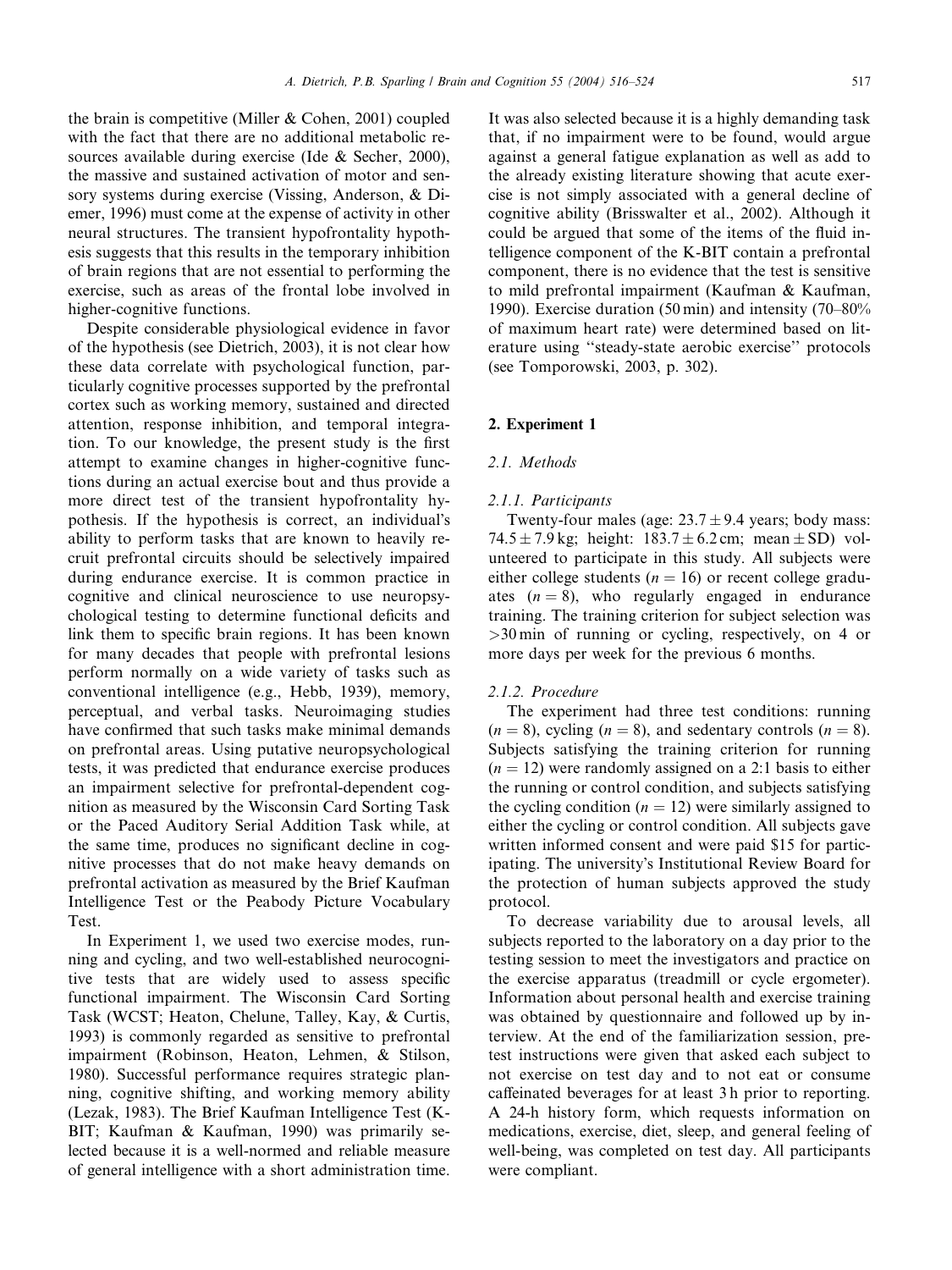The exercise protocol was the same whether the subject was running on the treadmill (Quinton model Q65, Seattle, WA) or pedaling on the electronically braked cycle ergometer (Excalibur Sport, Lode, Netherlands). In a temperature controlled room (mean temperature  $22^{\circ}$ C), exercise began with a 5-min warm-up during which the work rate on the treadmill or cycle ergometer was slowly increased to elicit a heart rate in the range of 70–80% of maximum heart rate  $(\sim]$ 140– 160 b/min). This zone was calculated from subjects' individual maximum heart rates, which were known due to prior, unrelated tests. For endurance-trained runners and cyclists this corresponds to a moderate training effort (Borg, 1998), an exercise intensity that is not easy, but not exhausting either. This represents a physiological steady state that a well-trained subject can continue for a prolonged duration.

Once the desired exercise intensity was reached, the subject ran or cycled at this effort for 45 min. For the first 20 min, the subject was instructed ''to run (or cycle) within himself and to pay no attention to the investigators.'' The treadmill and cycle ergometer were oriented so that the subject faced a blank back wall while running or cycling. Lab personnel stayed out of the visual field of the subject, did not speak with the subject, and minimized any conversation with each other.

After 25 min of exercise (5-min warm-up plus 20 min in the heart rate range), administration of the cognitive tests began. Each subject was given the same two tests, the WCST and the K-BIT, by the same investigator. Test order was counterbalanced among subjects within each condition. Test administration lasted approximately 25 min and the subject continued to exercise in the heart rate range until both tests were completed. Total exercise time was  $\sim$  50 min. Subjects in the control condition were instructed to either stand on the treadmill or sit on the cycle ergometer for 50 min. After 25 min of waiting, they performed the cognitive tests while facing the same blank back wall. To create the same noise condition that existed in the exercising groups, subjects in the control group were exposed to the sound of a running treadmill.

Throughout the test, heart rate was obtained by telemetry using a Polar heart rate monitor (Oulu, Finland) and recorded every 2 min to insure that subjects stayed in the appropriate heart rate range. Unbeknownst to the subjects, the work rate of the treadmill or the cycle ergometer was adjusted as needed if heart rate drifted out of range. In addition to heart rate, the rating of perceived exertion (RPE) scale was used (Borg, 1998). RPE allows the subject to rate overall physical effort using a numerical scale (ranging from 6 to 20) with accompanying adjectives (e.g.,  $7 =$  extremely light,  $13 =$  somewhat hard, and  $19 =$  extremely hard) serving as anchors. This scale correlates well with heart rate during endurance exercise in healthy young adults (Borg, 1998). RPE scores were obtained at 6, 25 min, and at the end of the exercise session.

#### 2.1.3. Cognitive assessment

Both cognitive instruments used in this experiment were projected on a blank back wall using a LCD projector (Proxima Ultralight LXI, Wilsonville, OR). The resulting image measured  $70 \text{ cm} \times 50 \text{ cm}$  and was located, for all three conditions, approximately 1.7 m directly in front of the subject. No subject reported difficulties visually comprehending the projected images. This experimental setup required minor instructional changes from the standard administration of the tests.

To measure prefrontal-dependent cognition, a computerized version of the WCST-64 was administered (Kongs, Thompson, Iverson, & Heaton, 2000). This shortened version of the task was selected due to its significantly decreased administration time while, at the same time, maintaining the task requirements of the WCST (Kongs et al., 2000). The task requires subjects to sort cards on the basis of three sorting rules: color, number, or shape. The particular sorting rule must be discovered empirically on the basis of feedback that appears on the bottom of the screen. After 10 consecutive correct responses, the sorting rule changes and the new rule must be acquired. The standard instructions for the computerized version require the subject to respond by pressing one of four keys on the computer keyboard, each corresponding to one of the four target cards. To accommodate the novel experimental setup, the projected images of the target cards were clearly labeled so that responses could be given orally.

The WCST yields a number of interrelated dependent variables (Heaton et al., 1993). Five of these indexes were analyzed: (1) total number of errors (TE); (2) number of perseverative errors (PE): consecutive responses to the same wrong sorting rule; (3) number of nonperseverative errors (NPE): wrong responses that are not perseverative; (4) number of perseverative responses (PR): perseverative errors plus responses that are perseverative and correct; and (5) conceptual level responses (CLR): correct matches despite coincidental runs during which more than one rule seems to apply.

The Brief Kaufman Intelligence Test (K-BIT; Kaufman & Kaufman, 1990) was administered as an overall assessment of cognitive functioning. It was selected because of its short administration time  $(\sim 15 \text{ min})$  and because it has well-normed and reliable measures of verbal as well as nonverbal intelligence. The Vocabulary section (consisting of Expressive Vocabulary and Definition subtests) measures school-related skills, while the nonverbal Matrices section evaluates problem-solving skills by assessing the ability to perceive relationships and complete analogies. Both subscores as well as the K-BIT IQ Composite were analyzed. Since the K-BIT relies entirely on oral responses, standard instructions were used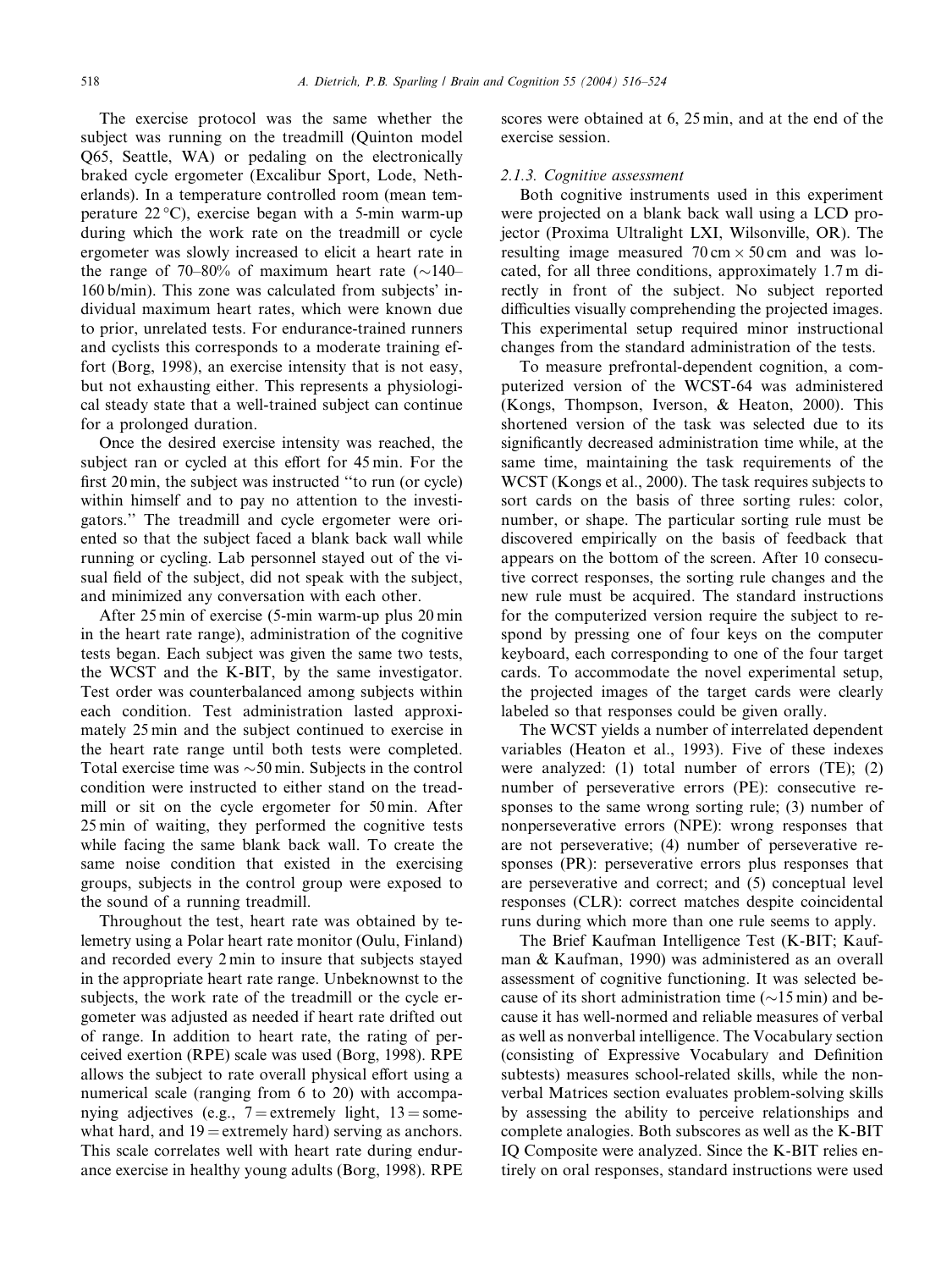## 2.1.4. Statistical analysis

Dependent measures were analyzed using one-way analysis of variance (ANOVA) with three levels, Control, Running, and Cycling. Since our hypothesis made explicit predictions, the Fisher LSD post hoc test was used for planned comparisons.

## 2.2. Results

Mean ( $\pm$ SD) exercise time was  $49.3 \pm 3.7$  min. Mean heart rate  $(151.9 \pm 9.3 \text{ b/min})$  and rating of perceived exertion  $(12.6 \pm 1.2)$  mean were within the prescribed moderate-intensity range. Neither the rating of perceived exertion nor the heart rate measure increased significantly during the testing period. Mean responses for runners and cyclists were similar.

Fig. 1 shows K-BIT and WCST performances for all three groups using raw error scores.

For the K-BIT, the one-way ANOVA for the IQ Composite score was not significant,  $F(2, 21) = 0.45$ , ns, indicating that exercise did not affect general intelligence as measured by this instrument. Separate one-way ANOVAs for each of the two subtests also revealed no significant effect for exercise conditions on the Vocabulary Section,  $F(2, 21) = 0.44$ , ns, or the Matrices Section,  $F(2, 21) = 0.27$ , ns, demonstrating that neither subscore of general intelligence was affected by exercise.

For the WCST, the one-way ANOVA for total error was significant,  $F(2, 21) = 3.54$ ,  $p < .05$ , and further analysis using planned comparisons ( $p < .05$ ) revealed that both exercise groups, runners and cyclists, committed significantly more errors as compared to the control group. One-way ANOVAs for each of the remaining four indexes of the WCST further consolidated



Fig. 1. Performance for each test by condition in Experiment 1. Mean error scores for the Brief Kaufman Intelligence Test (K-BIT) and the Wisconsin Card Sorting Task (WCST) for control (Con), running (Run), and cycling (Cyc) conditions. Asterisks represent significant differences.

these results. ANOVA revealed a significant effect for CLR,  $F(2, 21) = 4.71$ ,  $p < .05$  and PR,  $F(2, 21) = 4.22$ ,  $p < .05$  of the WCST. In each case, post hoc comparisons  $p < 0.05$  revealed that the performance of either exercise group was significantly impaired as compared to controls. Although the ANOVA for PE,  $F(2, 21) = 3.33$ ,  $p = .055$ , and NPE,  $F(2, 21) = 2.39$ ,  $p = .17$ , showed the same trend, they were not significant.

#### 2.3. Discussion

Results from Experiment 1 showed that exercise resulted in a performance deficit for the WCST but not for the K-BIT. Given the widely accepted interpretations extracted from these neuropsychological measures, it was tempting to conclude that exercise produced deficits that are selective for cognitive function typically ascribed to functional systems that rely on the prefrontal cortex. Indeed, in a clinical setting, this pattern of test results would support a diagnosis of mild and selective prefrontal impairment. However, there was reason to be cautious about drawing such a straightforward conclusion. First, although performance scores for the WCST, but not the K-BIT, were significantly different between the exercising and control conditions, the between-subject design did not allow for a direct comparison of how performance changes in the same individual. Yet, since both testing instruments were administered to exercisers and control subjects alike in a counterbalanced design, this pattern of selective deficit should be most readily attributed to the only manipulated independent variable of the study, namely exercise. Similarly, comparing the performance of the two exercising groups, running and cycling, to the national norm for age, gender, and education (see Heaton et al., 1993; Kaufman & Kaufman, 1990), suggests a selective deficit for WCST but not K-BIT performance.

Second, the two neurocognitive measures might differ in a number of dimensions other than their dependence on prefrontal functioning. For instance, it could be argued that the WCST is simply more difficult or requires more effort. This is unlikely because the K-BIT is a comprehensive and difficult test of general cognitive ability that has a high ceiling and takes an equal amount of time to complete. Also, in post-test informal interview, subjects tended to agree that the K-BIT was a very demanding test. The comparison of performance on both tests in this experiment to the respective national norms also argues against this potential confound.

Third, the two measures might differ merely in a quantitative fashion with regard to prefrontal involvement. Although there is no evidence to suggest that the K-BIT is sensitive to prefrontal deficits, it could be argued that some of the items in the fluid intelligence component of the test, especially the advanced matrix items requiring mental rotation, might depend on prefrontal cognitive processes. However, the WCST de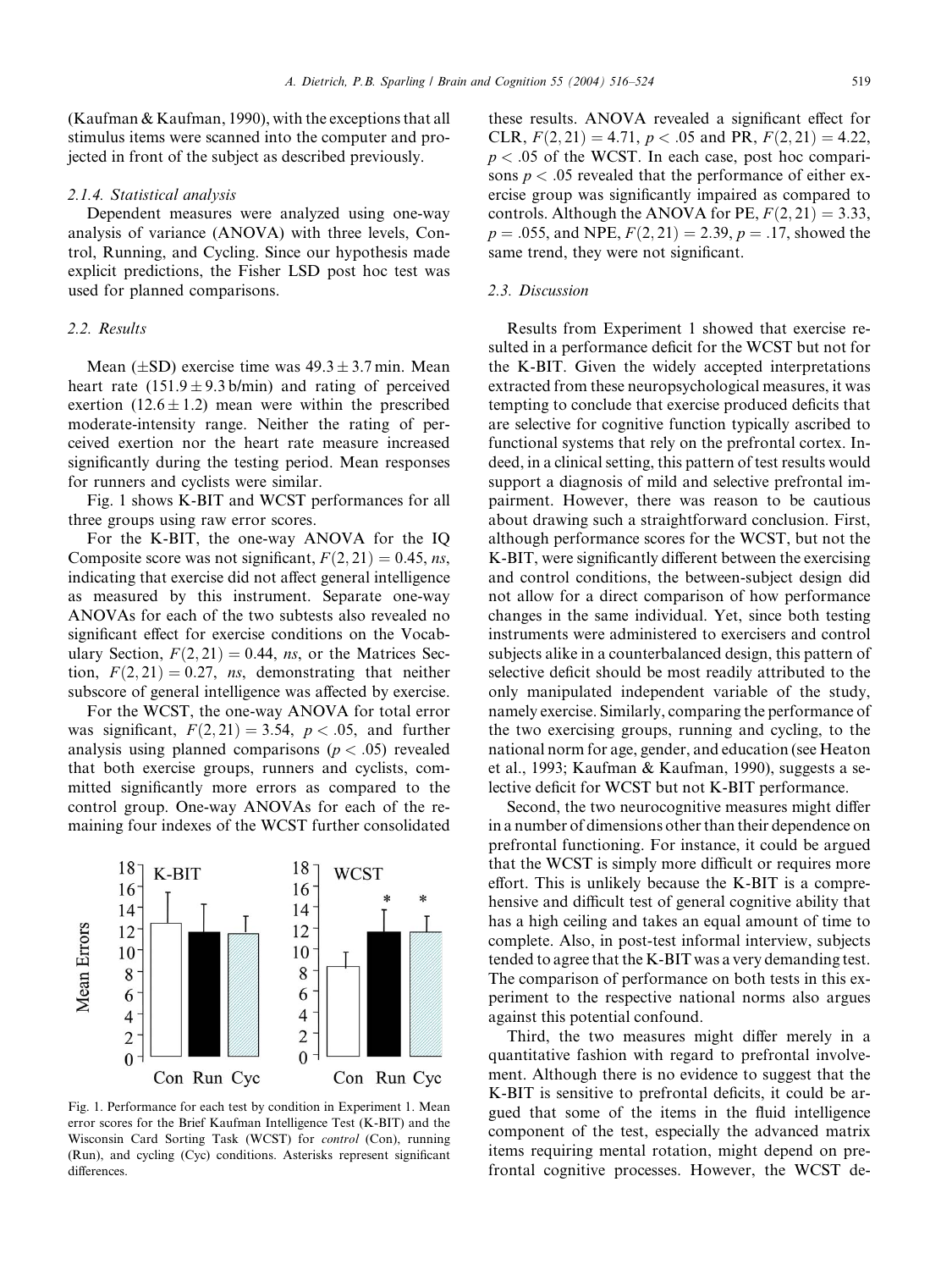pends profoundly on prefrontal cognitive processes such as working memory, sustained attention, and response inhibition. In contrast, the K-BIT does not require significant working memory capabilities or sustained attention because each test item is independent of the next. There is no need to keep in mind information for a longer period of time, as it is the case for the WCST. Additionally, since K-BIT items have no relation to one another, the inhibition of previous responses is not a critical factor in this instrument. In contrast, successful performance on the WCST relies heavily on the inhibition of the previously learned rule, and the resulting measure of perseveration is perhaps the most commonly used indication of prefrontal impairment. Consequently, given the putative usage as well as the specific cognitive requirements of both tests, the pattern of results obtained in Experiment 1 was tentatively interpreted as a selective prefrontal deficit due to acute endurance exercise.

Finally, since the methodology used in this experiment employed a novel and innovative procedure requiring a few adaptations from standardized test administration, a partial replication was deemed highly desirable before more sound conclusions could be drawn.

To address these issues, a second experiment was performed. Experiment 2 used only running exercise and was designed to provide converging evidence for exercise-induced hypofrontality by increasing exercise duration (65 min), employing a within-subject design, which was not possible in Experiment 1 due to the training effects on the WCST and K-BIT, and using two different but equally well-established neurocognitive tests. The tests were selected based on the suitability to accommodate the repeated measures design as well as their sensitivity to prefrontal-dependent cognition. As a frontal-task, the Paced Auditory Serial Addition Task (PASAT; Levin, Benton, & Grossman, 1982), which is sensitive to sustained attention, concentration, working memory, and speed of processing (Diehr, Heaton, Miller, & Grant, 1998), was used. Although overlapping with WCST measures, the PASAT is more commonly used to assess sustained attention. The Peabody Picture Vocabulary Test (PPVT-III; Dunn & Dunn, 1997), a widely used, norm-referenced test, was selected because it measures receptive vocabulary, which is a cognitive ability that is largely prefrontal independent. Additionally, it is, similar to the K-BIT, a difficult test with a high ceiling and a comparable administration time.

## 3. Experiment 2

## 3.1. Methods

## 3.1.1. Participants and procedure

Eight male endurance runners (age:  $25.1 \pm 6.3$  years; body mass:  $71.4 \pm 7.4$  kg; height:  $182 \pm 7.3$  cm; mean  $\pm$  SD), who satisfied the criterion for running used in Experiment 1, were recruited to participate in this study. Each subject gave written informed consent and was paid \$30.

This experiment used a completely within-subject design with all eight participants performing both cognitive tests, the PASAT and the PPVT, in both experimental conditions, running and control. The design was fully counterbalanced for both factors. The procedures followed in Experiment 2 were exactly the same as in Experiment 1 with these modifications: (1) two different cognitive tests were used, the PASAT and the PPVT; (2) the duration of running time in the moderate-intensity range prior to cognitive testing was increased from 20 to 40 min to provide the trained athletes with a more challenging physical situation; (3) the total exercise time was  $\sim 65$  min; and (4) RPE scores were obtained at 6, 45 min, and at the end of the exercise session.

#### 3.1.2. Cognitive assessment

To measure prefrontal-dependent cognition, the Paced Auditory Serial Addition Task (PASAT; Levin et al., 1982) was administered. The test consists of four series of 50 numbers from 1 to 9 presented at increasing speeds (2.4, 2.0, 1.6, and 1.2 s per digit). Each subject listened to an audiotaped presentation (Diehr et al., 1998) and was asked to add together the two preceding numbers and report the sum out loud. Unlike the PA-SAT-244, each of the four series in the PASAT-200 version is unique, which results in less of a practice effect (Brittain, La Marche, Reeder, Roth, & Boll, 1991), making this format more suitable for the repeated measures design. The PASAT's standard instructions were sufficient for the experimental setup. The number of errors for each series as well as the number of total errors was analyzed.

To measure prefrontal-independent cognition in Experiment 2, the Peabody Picture Vocabulary Test PPVT-III (Dunn & Dunn, 1997) was administered. The PPVT is a widely used, norm-referenced test that measures receptive vocabulary. The test contains stimulus items that are ordered in increasing difficulty. The subject is shown PicturePlates of 4 pictures while the examiner says one stimulus word. The subject is asked to verbally indicate which picture best represents the stimulus word. Thus, similar to the PASAT, the PPVT has a presentation component that is auditory and responses are verbal. The PPVT was chosen because of its short administration time  $(\sim 12 \text{ min})$ , and because it contains two forms, A and B, making it suitable to the repeated administration required for the within-subject design. Although the alternate-forms reliability coefficient is high, .94 (Dunn & Dunn, 1997), the two forms were also presented in a counterbalanced design. Standard instructions were compatible with our methodology.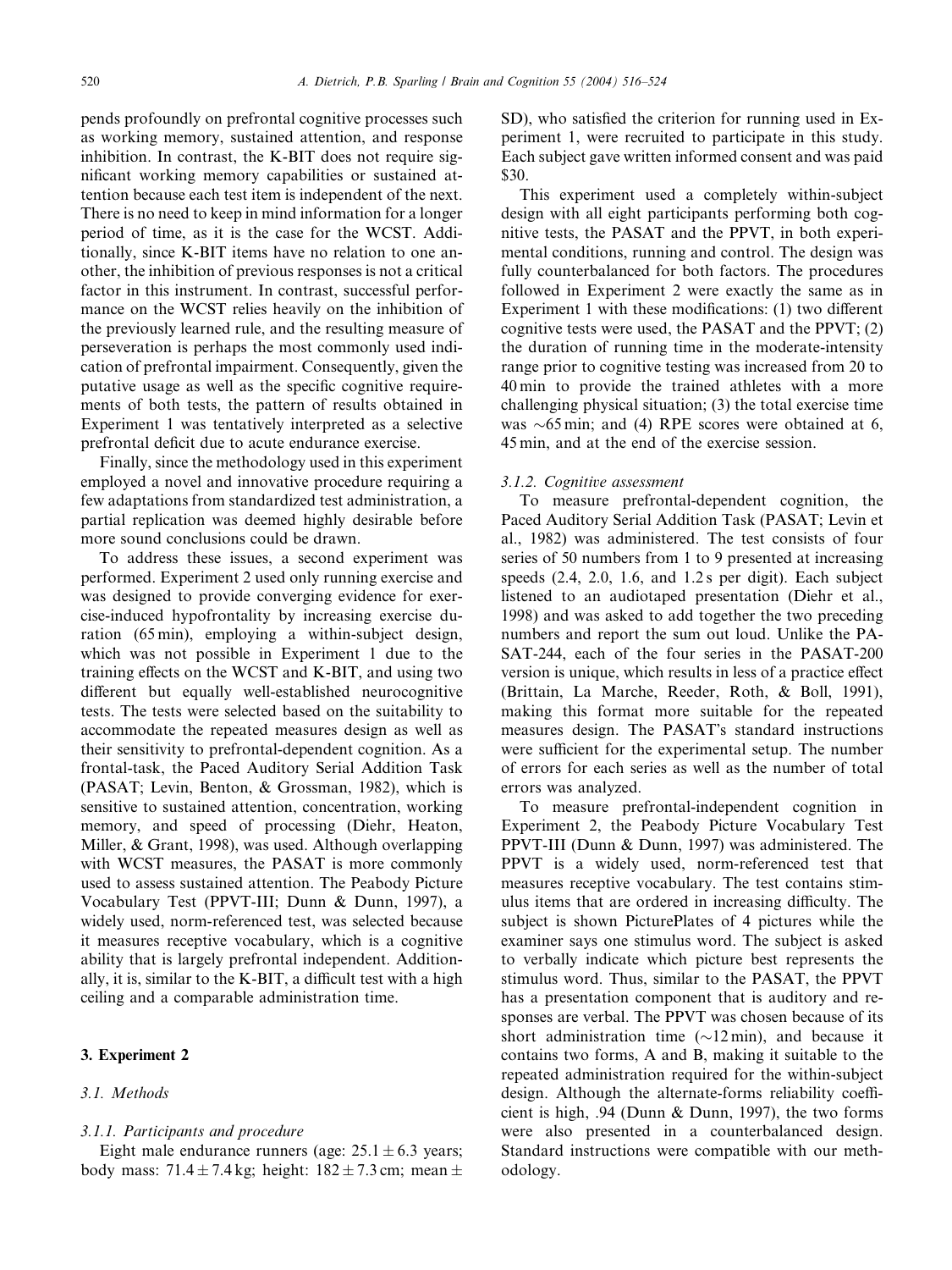#### 3.1.3. Statistical analysis

For the PPVT, the dependent variable total errors was analyzed using dependent-samples  $t$  tests. For the PASAT, a  $2 \times 4$  ANOVA with two repeated measures (Exercise Condition and Trials) was used to compare the performance across the increasingly difficult series. Since our hypothesis made explicit predictions, planned comparisons were used for post hoc analysis.

## 3.2. Results

Mean ( $\pm$ SD) running time was  $62.9 \pm 1.5$  min. As with Experiment 1, mean heart rate  $(154 \pm 5.6 \text{ b/min})$ and rating of perceived exertion  $(12.8 \pm 0.7)$  were within the prescribed intensity range and neither measure increased significantly during the testing period as compared to the warm-up period.

Fig. 2 shows PPVT and PASAT mean error rates for the running and control conditions.

For the PPVT, the  $t$  test for total error was not significant,  $t(14) = 0.65$ , ns, showing that running did not affect receptive vocabulary. For the PASAT, the  $t$  test revealed a significant effect for Exercise Condition,  $t(14) = 3.54$ ,  $p < .05$ , with runners committing more errors. This indicates that endurance running significantly decreased working memory ability and attentional focus while, at the same time, having no effect on verbal ability.

Fig. 3 shows PASAT performance for each of the four trials of increasing speed  $(2.4, 2.0, 1.6,$  and  $1.2$  s) as well as total errors pooled across trials for the running and control conditions.

 $A$  2  $\times$  4 ANOVA on PASAT performance revealed a significant effect for Exercise Condition,  $F(1, 7) = 7$ ,  $p < .05$ , showing that runners committed significantly more errors than controls. The ANOVA was also significant for Trials,  $F(3, 21) = 42.01$ ,  $p < .0001$ , verifying



Fig. 2. Performance for each test by Condition in Experiment 2. Mean error scores for the Peabody Picture Vocabulary Test (PPVT) and the Paced Auditory Serial Addition Task (PASAT) for control (Con) and running (Run) conditions.



Fig. 3. PASAT performance over Trials PASAT performance for each of the four trials of increasing speed (2.4, 2.0, 1.6, and 1.2 s) as well as total errors pooled across trials for control (Con) and running (Run) conditions. Asterisks represent significant differences.

that faster presentation speeds increased error rates. The interaction effect of the overall ANOVA was not significant,  $F(3, 21) = 0.42$ , ns. This was an expected result because, as can be seen in Fig. 3, performance deteriorated in a similar pattern for both groups. This indicates that runners and controls did not differ with respect to the rate of decline. To determine whether runners and controls differed at each of the four levels of the PASAT, post hoc tests were used despite the overall nonsignificant interaction effect. As depicted in Fig. 3, these comparisons ( $p < .05$ ) demonstrated a significant impairment during running for each of the four trials.

## 4. Discussion

The results of the two experiments reported here provide convergent evidence consistent with the hypothesis that prolonged exercise might result in a state of transient hypofrontality. In Experiment 1, performance on the WCST, which tests for working memory, perseveration, and the ability to shift cognitive sets, was impaired for runners and cyclists but not controls. Yet, no differences among the three groups were observed in general intelligence as measured by the K-BIT. Using a within-subjects design and two different putative neuropsychological tests, a comparable pattern of impairment emerged in Experiment 2. Performance on the PASAT, which measures sustained attention and working memory ability, was impaired in subjects when running, but not when tested in the control condition. Yet, subjects showed no differences in verbal ability between the conditions.

At the very least, these results indicate that during endurance exercise different cognitive functions are affected to different degrees. However, the converging evidence from several psychometric tests that are widely accepted as indicative of specific cognitive impairments,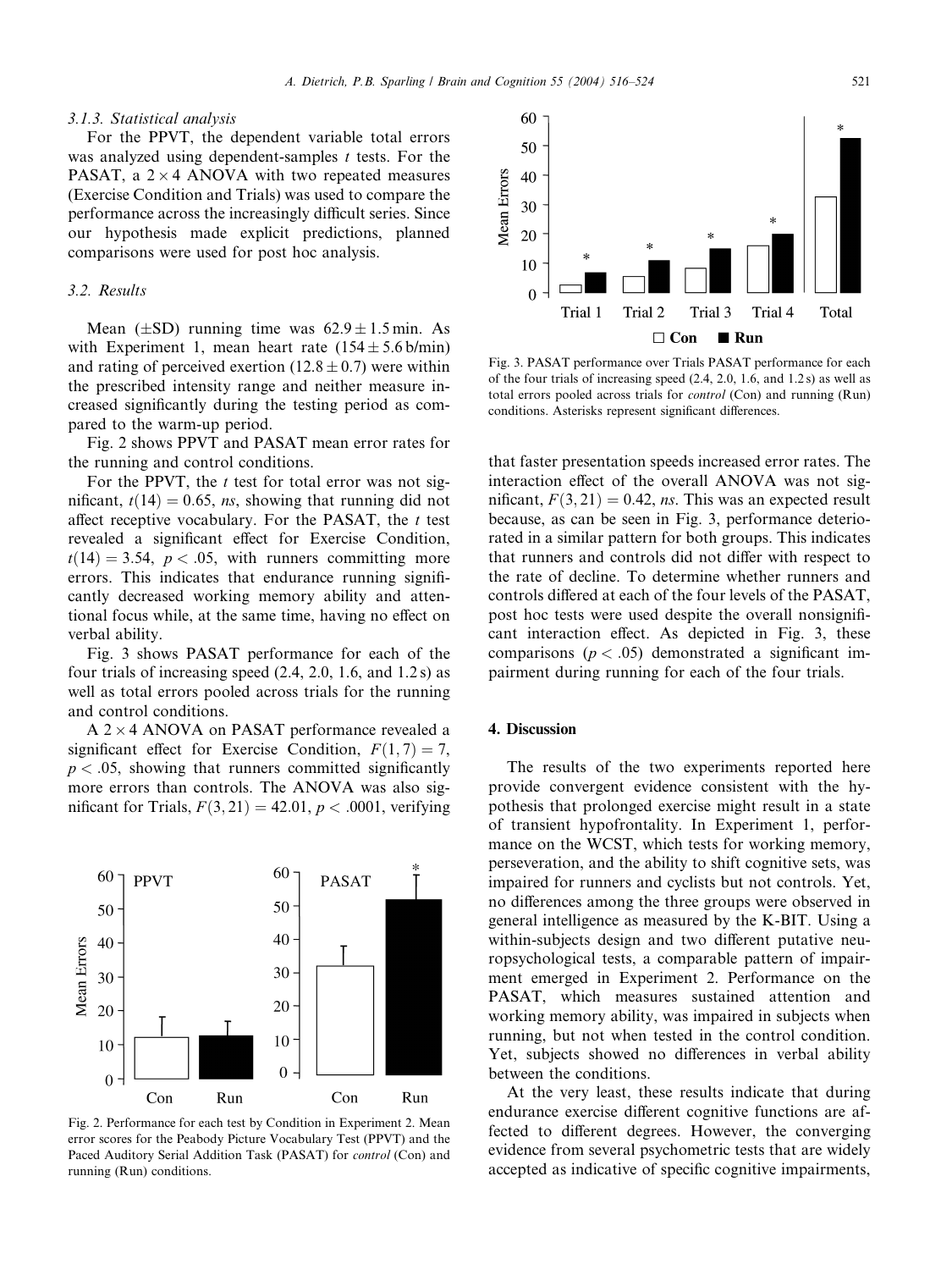multiple exercise modes, various exercise lengths, and different experimental designs permit the more advanced conclusion that endurance exercise selectively compromised prefrontal-dependent executive functions such as working memory, sustained attention, and the ability to inhibit habitual responses. In addition, the failure of concomitant deficits on two cognitively taxing prefrontal-independent tasks, coupled with the fact that physiological measures were carefully controlled, argues strongly against a general cognitive decline, general arousal, and/or fatigue explanation. Our methodology also allows us to eliminate another possible confound; that is, exercise merely served to increase the speed of the response at the expense of accuracy. However, with the exception of the PASAT, the cognitive measures used in the present study have no significant time constraints and there was no payoff for reacting faster.

Anecdotal, introspective comments from subjects provide some additional insight to these results. For example, one cyclist remarked about the WCST, ''when it [the rule] changed, I would still be thinking about the last cards'' and one runner stated, ''at the end, I was losing track of what to match up.'' Similarly, in the PASAT a runner explained: ''after about 10 numbers, I could not keep other thoughts from popping into my mind'' (all quotes used with permission). To further strengthen our conclusions, other descriptive observations might also be of interest, particularly given the use of the novel approach and methodology. For instance, the decline in PASAT performance in the running condition was instantly noticeable to even the most casual observer and every subject, regardless of counterbalancing, did more poorly when running. In other words, this was not a subtle effect.

The present findings are consistent with physiological data on exercise and brain function and offer a coherent psychological explanation of the EEG data in humans as well as the single cell recording, blood flow, and metabolism data from exercising animals (Dietrich, 2003). Future research will have to address a number of issues related to the finding that endurance exercise selectively and transiently impairs prefrontal-dependent psychological processes. Although several EEG studies have already demonstrated that treadmill running of the same intensity used in the present study reduces prefrontal activity (for a review, see Kubitz & Pothakos, 1997), it would be highly desirable to replicate the present results in a study that also makes use of physiological measures. Additionally, other physiological measures such as optical imaging or ERP combined with other selective neuropsychological measures are needed to further explore the complex interaction between exercise and mental function.

It has been hypothesized that central fatigue might underlie the mental and physical decline in performance associated with maximal exercise (Fery et al., 1997).

Indeed, there is very little doubt that with either continued exercise or increased intensity impending exhaustion would ultimately result in a dramatic decline of all types of cognitive performance (Cian et al., 2000; Tomporowski, 2003). It is important to note, however, that the selective impairment seen in the present study occurred under a physical workload that can be sustained for hours by conditioned athletes. Modern brain research conceptualizes cognitive function as hierarchically ordered and the cerebral cortex, and in particular the prefrontal cortex, is at the top of that hierarchy, representing the neural basis of higher-cognitive functions (Markowitsch, 1995). A strain on metabolic resources should, first and foremost, affect the most zenithal higher-order structure followed by a progressive deterioration of brain regions that compute less sophisticated cognitive processes (Dietrich, 2003). The brain's metabolic resources remain constant during exercise (Ide & Secher, 2000). Given that intensity is coded by the rate of neuronal firing, exercise of low intensity might be insufficient to cause metabolic needs in motor and sensory structures that would require a shift of the brain's finite resources from areas that are not essential to the task to areas sustaining the workload. Conversely, exercise of high intensity cannot be maintained long enough by the cardiovascular system to tax the brain's resources. A moderate physical workload on the other hand would be associated with a considerable increase in neuronal firing rates in a large amount of neural tissue that can be sustained for a long period of time. It is suggested that this condition is most conducive to force a reallocation of resources at the expense of higher cognitive and emotional structures such as areas of the prefrontal cortex. In light of these theoretical considerations, the present findings have significant implications for an individual's ability to make complex cognitive judgments, while operating under physical constraints. Future research will have to address the time course of the effects of sustained physical exercise on higher-cognitive functions.

The present findings and the broader theoretical framework have potential implications for the use of exercise in the treatment of depression and anxiety disorders. PET studies have demonstrated that the right ventromedial prefrontal cortex, along with the amygdala and the anterior cingulate gyrus, are hyperactive during depression (see Mayberg, 1997). Neuroimaging studies of individuals with anxiety disorders implicate frontal lobe dysfunction in a similar manner. In obsessive– compulsive disorder for instance, the ventromedial prefrontal cortex exhibits widespread hypermetabolism as well (Baxter, 1990; Baxter et al., 1987). Given the analytical, emotional, and attentional capacities of the prefrontal cortex, the excessive activity is thought to generate a state of hyper-vigilance and hyper-awareness. Exercise may provide relief from stress, anxiety, and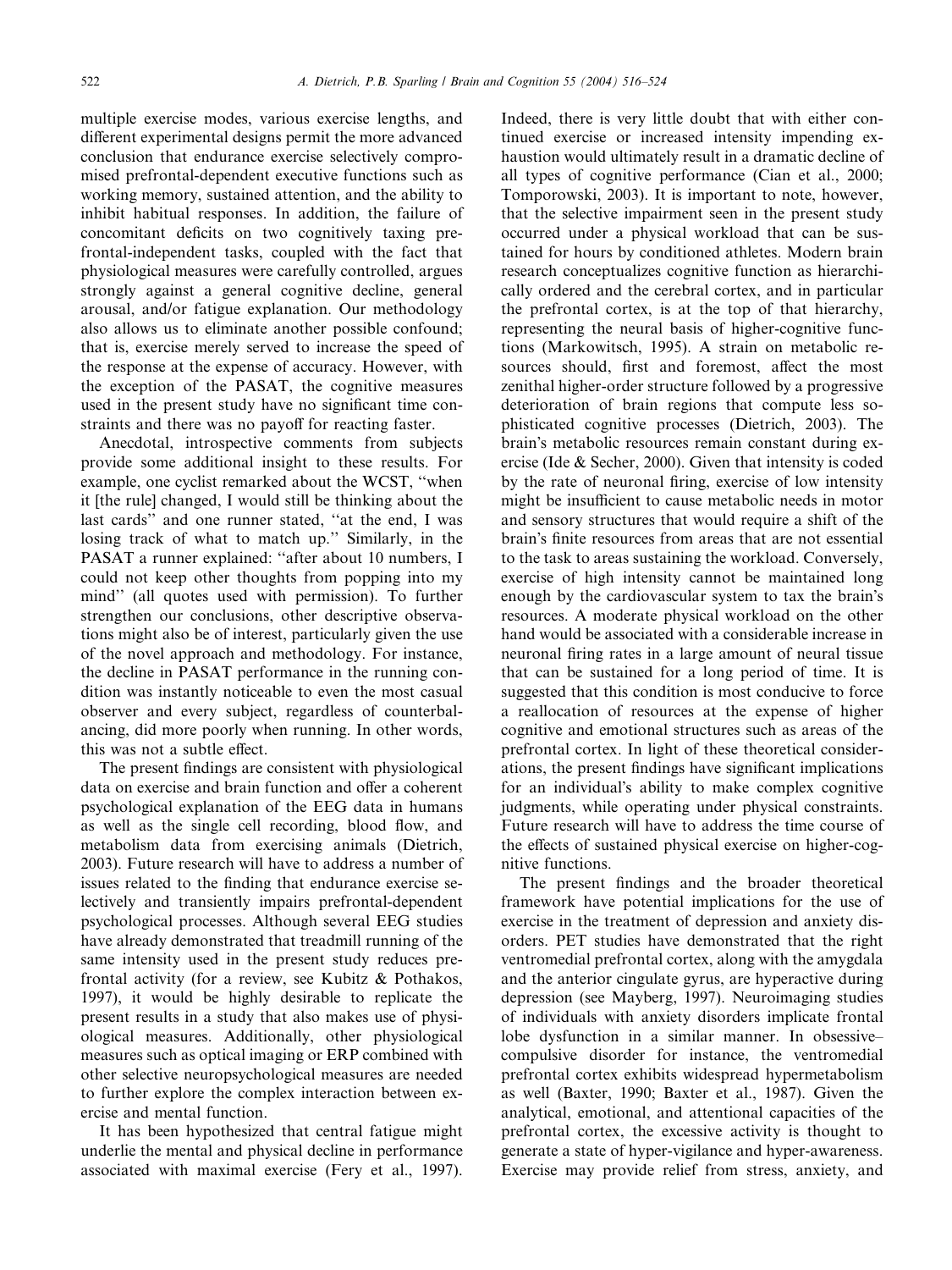negative thinking patterns by running on ''safe mode'' the very structure that instigates these mental troubles the prefrontal cortex. Thus, acute exercise might ''take the edge off'' by neutralizing this circuitry, producing temporary inability to focus on life's worries. On a psychological level, this has been called the distraction hypothesis; that is, exercise provides a ''time-out'' from life's stress (Bahrke & Morgan, 1978). Unlike other theories, the theoretical framework of transient hypofrontality provides a mechanistic explanation for the clinical data showing that exercise in the moderate, aerobic range is most beneficial to mental health.

The present findings need to be integrated into the literature describing the effects of exercise on cognitive function. First, two recent meta-analyses concluded that the weight of the evidence suggests that exercise produces a slight enhancement of cognitive performance (Colcombe & Kramer, 2003; Etnier et al., 1997). However, both meta-analyses failed to clearly differentiate between post-exercise and during-exercise cognition. As briefly argued above, the temporal resolution of neuroimaging studies provide reasonable grounds to suspect that post-exercise assessment of mental function offer little insight into emotional and cognitive processes during actual exercise. Neural structures are considered to compete for the brain's finite resources (e.g., Miller  $\&$ Cohen, 2001) and the computational costs of large scale motor output such as in exercise should result in constraints of metabolic recourses available for cognitive functions. Consequently, the finding of the present study that exercise can impair cognitive function does not necessarily run counter to the general conclusions in the literature.

Second, a few studies have reported improved cognitive performance during exercise (Brisswalter et al., 2002). However, the cognitive testing in these studies was limited to either basic choice reaction time and/or visual recognition tasks. These tasks represent comparatively simple decisional paradigms that are not sufficiently selective to evaluate changes in specific higher-cognitive abilities that may occur during exercise. Indeed, these tasks might be simple enough to be positively affected by arousal. With increased task difficulty, such is the case in the present study, arousal is not likely to lead to improved performance. Thus, our results that higher-cognitive functioning is selectively impaired during exercise also do not run counter to the findings that performance on simpler cognitive tasks is enhanced during exercise.

Recent advances in psychology and neuroscience have greatly enhanced our understanding of the contribution of the prefrontal cortex to cognition. In the future, this knowledge will allow exercise scientists to ask more specific questions regarding the effects of exercise on cognition. Using a novel methodology that makes use of this knowledge, our data are the first to show changes in

higher-cognitive functions during an actual exercise bout and thus represents a start in that direction.

#### References

- Arcelin, R., Delignieres, D., & Brisswalter, J. (1998). Selective effects of physical exercise on choice reaction process. Perceptual and Motor Skills, 87, 175–185.
- Bahrke, M. S., & Morgan, W. P. (1978). Anxiety reduction following exercise and meditation. Cognitive Therapy and Research, 2, 323–334.
- Baxter, L. R. (1990). Brain imaging as a tool in establishing a theory of brain pathology in obsessive-compulsive disorder. Journal of Clinical Psychiatry, 51(Suppl.), 22–25.
- Baxter, L. R., Phelps, M. E., Mazziota, J. C., Guze, B. H., Schwartz, J. M., & Selin, C. E. (1987). Local cerebral glucose metabolic rates in obsessive-compulsive disorder: A comparison with rates in unipolar depression and normal controls. Archives of General Psychiatry, 44, 211–218.
- Borg, G. (1998). Borg's perceived exertion and pain scale. Champaign, IL: Human Kinetics.
- Brisswalter, J., Arcelin, R., Audiffren, M., & Delignieres, D. (1997). Influence of physical exercise on simple reaction time: Effects of physical fitness. Perceptual and Motor Skills, 85, 1019–1027.
- Brisswalter, J., Collardeau, M., & Arcelin, R. (2002). Effects of acute physical exercise on cognitive performance. Sports Medicine, 32, 555–566.
- Brittain, J. L., La Marche, J. A., Reeder, K. P., Roth, D. L., & Boll, T. J. (1991). Effects of age and IQ on Paced Auditory Serial Addition Test (PASAT) performance. The Clinical Neuropsychologist, 5, 163–175.
- Broadbent, D. A. (1958). Perception and communication. New York: Pergamon.
- Cian, C., Koulmann, N., Barraud, P. A., Raphel, C., Jimenez, C., & Melin, B. (2000). Influences of variations in body hydration on cognitive function: Effects of hyperhydration, heat stress, and exercise-induced dehydration. Journal of Psychophysiology, 14, 29–36.
- Colcombe, S., & Kramer, A. F. (2003). Fitness effects on the cognitive function of older adults: A meta-analytical study. Psychological Science, 14, 125–130.
- Dietrich, A. (2003). Functional neuroanatomy of altered states of consciousness: The transient hypofrontality hypothesis. Consciousness and Cognition, 12, 231–256.
- Diehr, M. C., Heaton, R. K., Miller, W., & Grant, I. (1998). The paced auditory serial addition task (PASAT): Norms for age, education, and ethnicity. Assessment, 5, 375–387.
- Dunn, L. M., & Dunn, L. M. (1997). Peabody picture vocabulary test (3rd ed.). Circle Pines, MN: American Guidance Service.
- Etnier, J. L., Salazar, W., Landers, D. M., Petruzzello, S. J., Han, M., & Nowell, P. (1997). The influence of physical fitness and exercise upon cognitive functioning: A meta-analysis. Journal of Sport & Exercise Psychology, 19, 249–277.
- Fery, Y. A., Fery, A., Vom Hofe, A., & Rieu, M. (1997). Effect of physical exhaustion on cognitive functioning. Perceptual and Motor Skills, 84, 291–298.
- Glenister, D. (1996). Exercise and mental health: A review. Journal of the Royal Society of Health, 116, 7–13.
- Hall, D. D., Smith, A. L., & Keele, S. W. (2001). The impact of aerobic activity on cognitive function in older adults: A new synthesis based on the concept of executive control. European Journal of Cognitive Psychology, 13, 279–300.
- Heaton, R. K., Chelune, G. I., Talley, J. L., Kay, G. G., & Curtis, G. (1993). Wisconsin card sorting test manual: Revised and expanded. Odessa, FL: Psychological Assessment Resources.